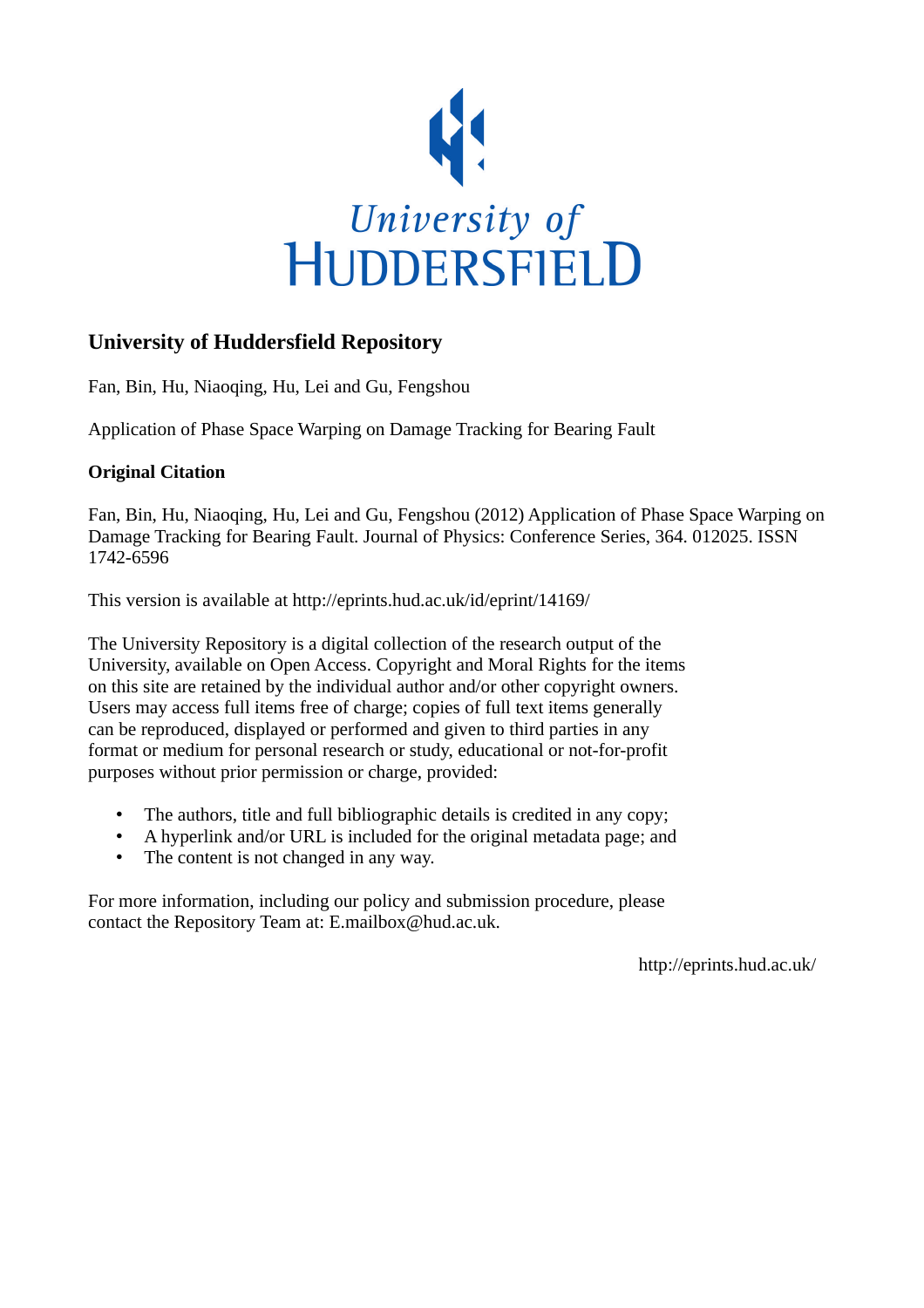# **Application of Phase Space Warping on Damage Tracking for Bearing Fault**

**Bin Fan<sup>1</sup> , Niaoqing Hu**<sup>1</sup> **\*, Lei Hu <sup>1</sup> and Fengshou Gu<sup>2</sup>**

<sup>1</sup> Laboratory of Science and Technology on Integrated Logistics Support, National University of Defense Technology, China

<sup>2</sup> University of Huddersfield, Queensgate, Centre for Diagnostic Engineering, Huddersfield HD1 3DH, UK

E-mail: hnq@nudt.edu.cn

**Abstract.** Nowadays, the significance of keeping equipment function properly each time is obvious. If equipment fails during its use, it may have disastrous consequences. Estimating remaining useful life (RUL) of equipment is a key to prevent such calamities, improve its reliability, provide security and reduce unnecessary maintenance and operational cost. The evolution and tracking of damage is the foundation of RUL predicting, and also is one of the most important content of mechanical fault diagnosis. Slow-time variable process of mechanical damage would lead the phase space reconstructed by fast-time variable vibrate signals warping. Search the dynamics characteristic law of damage evolution analysis in the phase space, and build the relationship between fast-time variable signals and slow-time variable damage, and then damage evolution tracking is possible. To validate the theory, simulation model of bearing damage evolution is built, the outer-race fault evolution signals is obtained, and the trend of evolution of degradation of bearing fault is described with Phase Space Warping (PSW) theory and Smooth Orthogonal Decomposition (SOD). The results proved the feasibility of the methodology of PSW in damage evolution tracking.

**Keywords.** Phase space warping; Slow-time variable damage; Damage evolution tracking; Fault diagnosis

# **1. Introduction**

Damage detection, tracking, and remaining life prediction of equipment is current research focus in prognostics and health management (PHM) technologies. With the increase of machinery operating speed and precision degree in high-speed machinery, and due to the complexity and highly nonlinearity of internal dynamics of mechanical systems, uncertainty of operation condition and strong noise background, the dynamics of damage evolution of components becomes extremely complex. Linear vibration analysis methods are difficult to give a very reasonable explanation to the relationship between the inherent dynamic behavior of moving parts and vibration state, because of slow evolution and sudden deterioration are important features of nonlinear vibration system. Therefore, it is possible a better approach to solve the problem with nonlinear dynamics theory and methods.

 $\overline{a}$ 

<sup>\*</sup> Corresponding author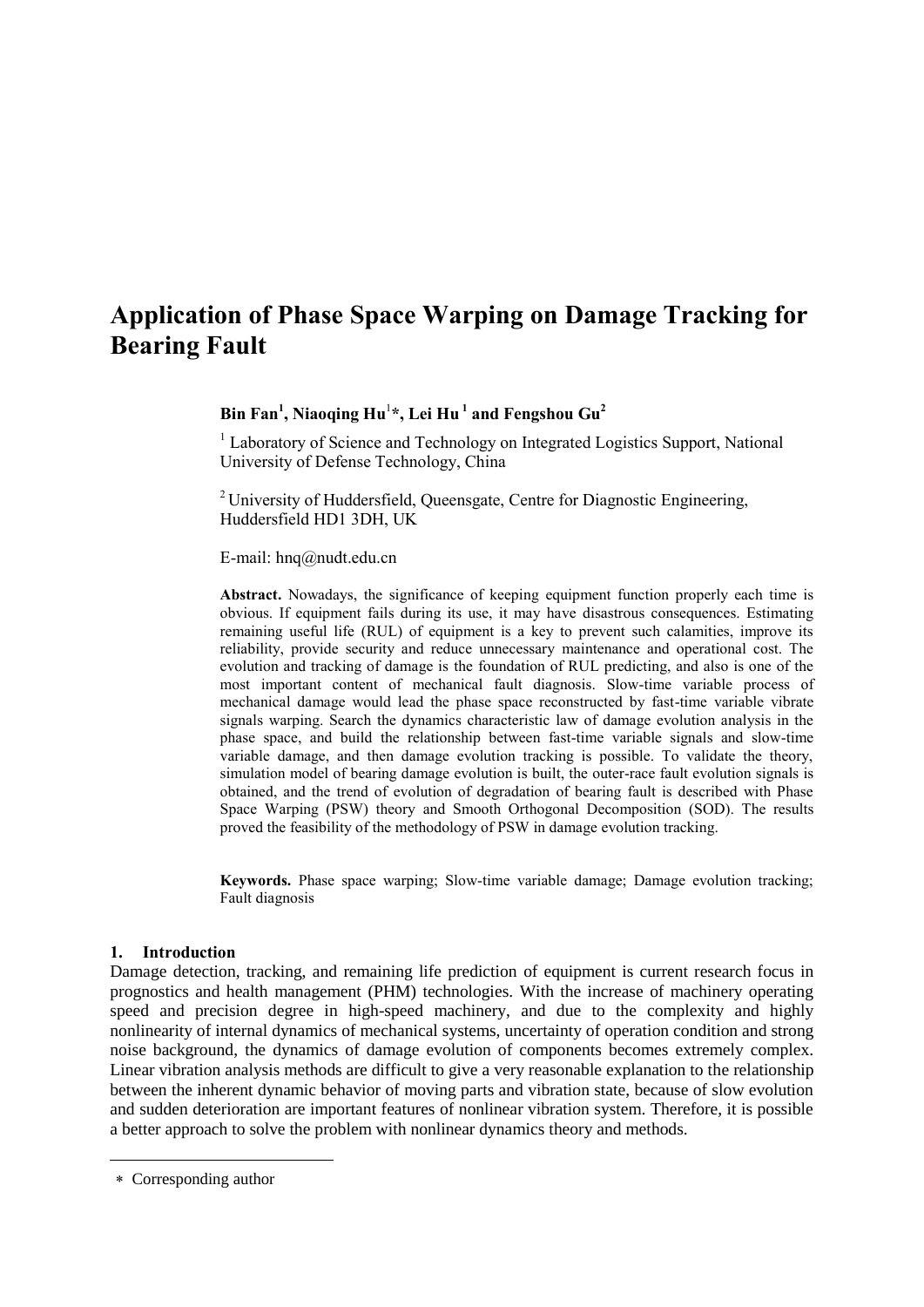The theory of phase space warping (PSW) is provide an effective approach to damage identification, evolution tracking and prediction based on nonlinear dynamics. In 2000, David Chelidze presented a nonlinear observer for damage evolution tracking<sup>[1]</sup>, PSW-based damage identification method, and applied it to a two-well electromechanical oscillator, which is a platform of fatigue damage simulation experiment, and then successfully tracked the fatigue damage evolution of experimental element. Besides, a multidimensional damage identification approach has been developed based on this concept and validated using numerical model simulation<sup>[2]</sup>. In addition, David B. Segala, Albert Adams and et.al applied the theory to track and predict the onset of physiologic fatigue in prolonged load carriage walking<sup>[3]</sup>.

In this paper, simulated vibration signals are used to reconstruct damage evolution in rolling element bearing outer-race fault from incipient stage to severe stage in an hour. Damage is reconstructed in two steps: (1) phase space warping based feature vectors are estimated from vibration time series; and (2) smooth orthogonal decomposition is used to extract damage related trends from these features. The reconstructed dominant damage variable closely tracks vibration amplitude reflecting global evolution trend. The results show that PSW combined SOD can be used to track bearing damage evolution, and provide a possible approach to predict the RUL of rotating components.

# **2. Theory of Phase Space Warping**

As structural damage in [4], mechanical damage is viewed as evolving in a hierarchical dynamical system where slow-time fatigue damage evolution and fast-time vibration dynamics are coupled through parameters of a fast-time subsystem:

subsystem:  
\n
$$
\dot{x} = f(x, \mu(\phi), t) , \dot{\phi} = \varepsilon g(\phi, x) , y = h(x)
$$
\n(1)

where x is a fast-time dynamic variable describing vibration signals;  $\phi$  is a slow-time dynamic variable describing damage evolution, which alters a parameter vector  $\mu$  in the fast-time system; *t* is time; and *ε* is a small rate constant describing time scale separation. A measurement function *h* generating a scalar time series *y* is based on the fast-time variable, *x*.

The objective is to reconstruct the slow-time evolution of the fatigue damage variable  $\phi$  from the captured fast-time dynamics *y*. Given a time sequence of data records of scalar fast-time series fatigue damage is identified from the PSW-based feature vectors estimated for each fast-time data record using SOD.

# *2.1. PSW-Based Features*

To estimate the extent of PSW, the recorded vibration acceleration time series are embedded into a reconstructed phase space trajectory. Given a scalar time series in one of the data records  $\{y_i\}_{i=1}^N$ , the corresponding fast-time phase space is reconstructed using *delay coordinate embedding*<sup>[5]</sup>, by generating a *d*-dimensional state vector  $\{y(i)\}_{i=1+(d-1)\tau}^N$ 

$$
y(i) = [y_i |, y_{i-\tau}, ..., y_{i-(d-1)\tau}]^T
$$
 (2)

where T represents matrix transpose, *d* is a sufficient embedding dimension, and *τ* is a *delay time*. The embedding dimension is estimated by the method of false nearest neighbors<sup>[6]</sup> and the time delay is estimated as the first local minimum of the average mutual information<sup>[7]</sup>.

The reconstructed state vectors are governed by an unknown map  $P: \mathbb{R}^d \to \mathbb{R}^d$ 

$$
y(i+1) = P(y(i); \phi)
$$
\n(3)

One way to quantify PSW is to consider the following *tracking function* for a point in the reconstructed phase space: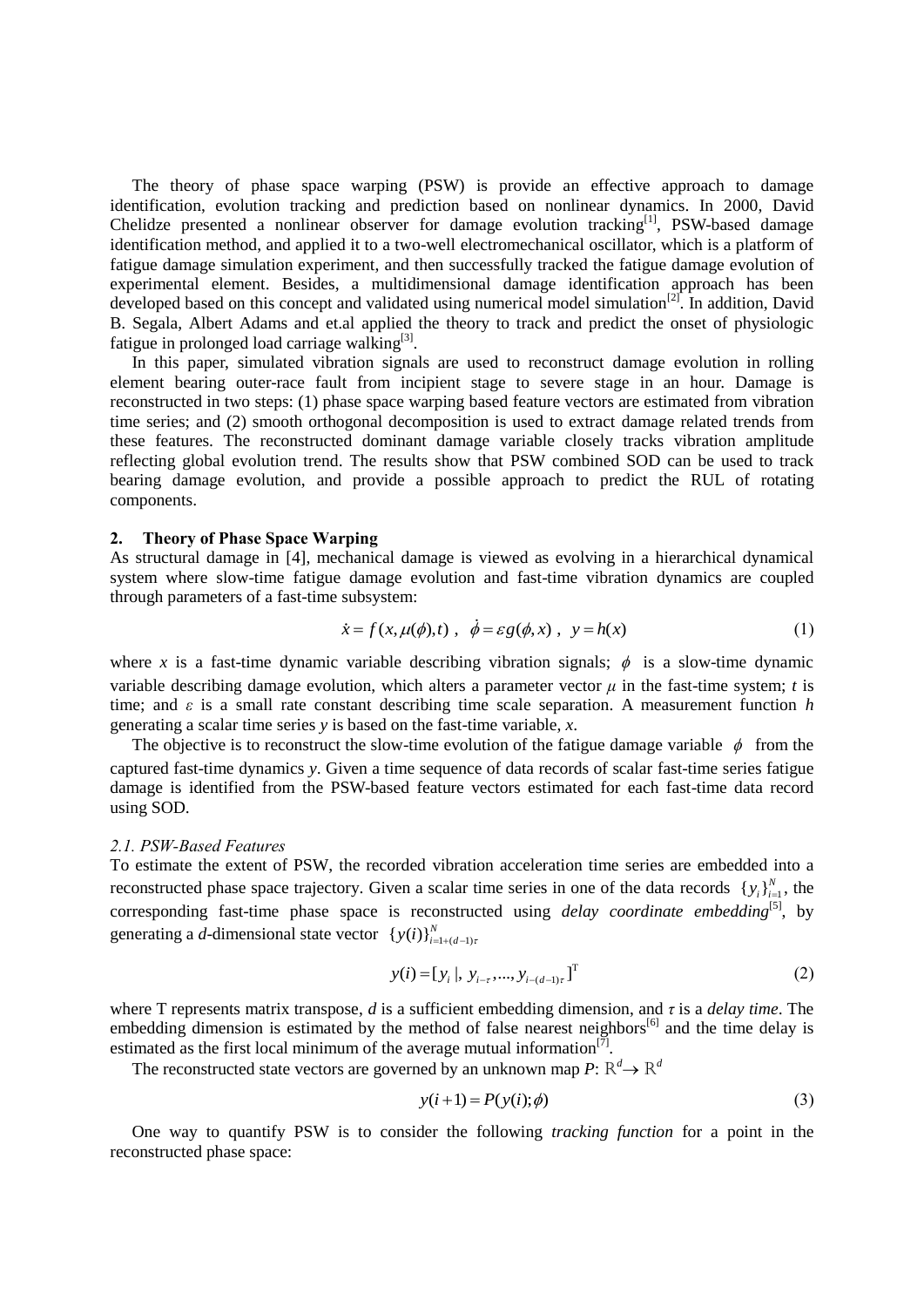$$
e_R(y; \phi) = P(y; \phi) - P(y; \phi_R)
$$
\n<sup>(4)</sup>

where  $\phi_R$  is the reference state of the damage variable and  $\phi$  is the current value. In other words, this metric measures the change in the direction of a trajectory caused by the drift in the damage state.  $P(y; \phi)$  in equation (4) is directly available for every data record and using equation (3) we get

$$
e_R(y; \phi) = y(i+1) - P(y(i); \phi_R)
$$
 (5)

However,  $P(y(i); \phi_R)$  is only available for the points in the reference data record, and for any other data record, it needs to be estimated from the reference data record. For this estimation, as in [4], a local linear model is used:

$$
P(y(i); \phi_R) \approx A_i y(i) + b_i \tag{6}
$$

where the modal parameter matrix  $A_i \in \mathbb{R}^{d \times d}$  and a parameter vector  $b_i \in \mathbb{R}^d$  are determined for each query point  $y(i)$ . More specifically,  $N_m$  nearest neighbors of  $y(i)$  and their images one time-step later in the reference phase space are used to estimate  $A_i$  and  $b_i$  in the least-squares sense. Thus, the tracking function is estimated using this *single-time-step reference model prediction* (STRMP) error:

$$
\hat{e}_R(y(i); \phi) = y(i+1) - A_i y(i) - b_i
$$
\n(7)

The magnitude of estimates of the STRMP error is expected to vary from point to point depending on the local trajectory curvature since it is a measure of the distortions described by a nonlinear map *P*. Also, its accuracy depends on the local probability distribution of the reference phase space points. Depending on how the trajectory evolves in time, some portions of the phase space result in better estimates of the STRMP error. To compensate for all these factors, the phase space is partitioned into  $N_e$  disjoint hyper-cuboids,  ${B_i}_{i=1}^{N_e}$  containing approximately the same number of points. Then, the expected value of  $\|e_R(v;\phi)\|$  is evaluated in each hyper-cuboid to get:

$$
e_i(\phi) = \frac{1}{N_i} \sum_{y \in B_i} \left\| \hat{e}_R(y; \phi) \right\|
$$
 (8)

where  $N_i$  is the number of points in B<sub>i</sub>. Now, for each data record  $j$  ( $j = 1, \dots, M$ ) the averaged errors were assembled into a *Ne*-dimensional feature vector

$$
e^{j} = [e_{1}(\phi), e_{2}(\phi), ..., e_{N_e}(\phi)]
$$
\n(9)

The estimated feature vectors  $e^j$  are then calculated for all  $N_r$  data records and *row-wise* concatenated (in time sequence) into a *tracking matrix*,

$$
Y = [e^1; e^2; \dots; e^{N_r}]
$$
\n(10)

# *2.2. Smooth Orthogonal Decomposition*

SOD is a multivariate data analysis tool that can be used to extract smooth trends in time from a multivariate time series<sup>[8]</sup>. We assume that mechanical damage is deterministic process, whose variable are evolving smoothly in time. Thus, if the tracking matrix  $Y \in \mathbb{R}^{M \times N_e}$  contains information about the damage evolution, SOD should be able to extract corresponding smooth trends from the features. In particular, these trends can be identified by solving following generalized eigenvalue problem:

$$
[Y^T Y]\psi_i = \lambda_i [(DY)^T DY]\psi_i
$$
\n(11)

where  $D$  is the discrete differential operator (e.g., based on forward difference). In practice, equation (11) is solved using *generalized singular value decomposition* of the matrix pair *Y* and *DY*, yielding: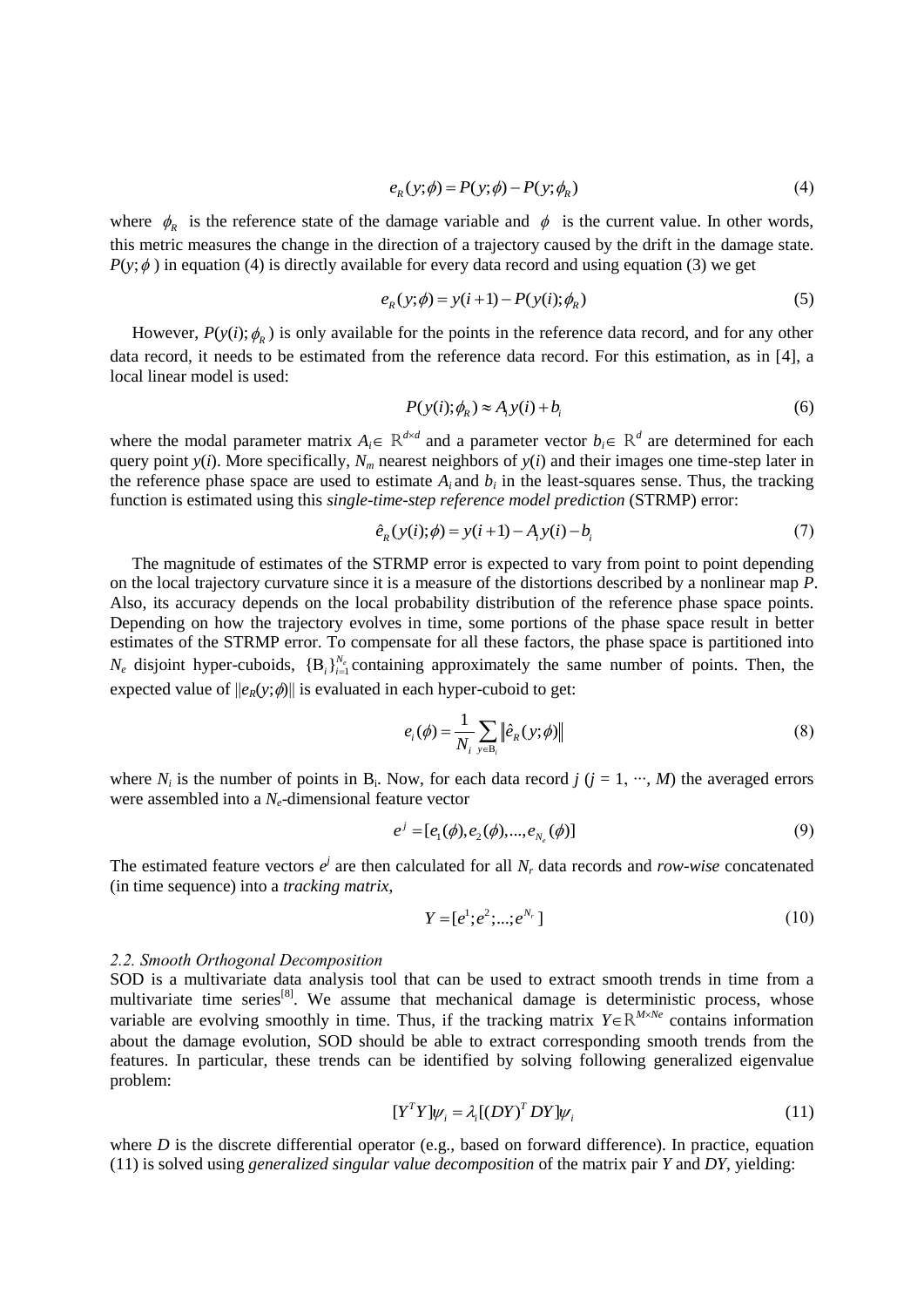$$
Y = UCX^{T},
$$
  
\n
$$
DY = VSX^{T},
$$
  
\n
$$
C^{T}C + S^{T}S = I
$$
\n(12)

where *I* is the identity matrix, the matrices *U* and *V* are unitary, *X* is a square matrix, and *C* and *S* are non-negative diagonal matrices.  $X^I$  is a matrix composed of eigenvectors  $\varphi_i$ , or *smooth orthogonal modes*. The columns of matrix *UC* contains *smooth orthogonal coordinates* (SOCs), and the corresponding eigenvalues *λ*<sup>i</sup> , or *smooth orthogonal values* (SOVs) are given by term-by-term division of diag( $C^T C$ )<sup>1/2</sup>/diag( $S^T S$ )<sup>1/2</sup>. The dominant eigenvalues and corresponding coordinates represent the smoothest trends in *Y*. Therefore, the higher the value of SOVs, the smoother in time is the corresponding SOCs and damage related trends are expected to be embedded in those SOCs.

# **3. Experimental Results and Analysis**

Due to the greatly long experimental time and huge experimental data of real bearing damage evolution experiment, so in order to validate that the PSW method is effective in the identification for bearing damage degradation, we utilize the simulation model of bearing damage to produce the needed damage evolution signals in the paper. It is different from actual signals that, in order to cut down the data quantity and computational cost, we shorten the fault degradation process (incipient fault to severe fault) from possible thousands hours to one hour. Therefore, computational time is greatly shortened, and the whole trend of damage evolution would be more obvious.

## *3.1. Simulation model of bearing damage evolution*

There are many simulation models for bearing fault signals, one of the models that better characterizes the vibration produced by defective rolling element bearings is the one produced by Randall et al. in [9-11]:

$$
x(t) = \sum_{i=0}^{M} A_i \cdot s(t - iT - \tau_i) + n(t)
$$
\n(13)

where *T* is the period of impulse,  $s(t)$  is the vibration waveform and  $n(t)$  is external noise,  $A_i$  is the amplitude modulator, which is used to simulated the possible modulated situation, and the modulated period is  $Q \cdot f_m = 1/Q$  is shaft speed for inner-race fault and the cage speed for rolling element fault.  $\tau_i$  is the random fluctuation around average period *T*, Oscillation waveforms generally decay rapidly with action of the system damping.

Simplify the vibration waveform *s*(*t*) to an exponential damping cosine signal

$$
s(t) = e^{-Bt} \cos(2\pi f_n t + \phi_s)
$$
\n(14)

Also simplify the amplitude modulator  ${A_i}$  to a cosine signal

$$
A_i = A_0 \cdot \cos(2\pi f_m t + \varphi_A)
$$
\n(15)

where  $A_0$  is the common amplitude of impulse, and assume  $A_0$  is almost stationary in a second,  $iT + \tau_i$  is the specific time of the impulse,  $f_m$  is the modulation frequency (outer-race fault:  $f_m = 0$ ; inner-race fault:  $f_m = f_r$ ; rolling element fault:  $f_m = f_b$ ). It is assumed that the first impulse occurs at time  $t = 0$ without slip, so  $\tau_0 = 0$ . The original phase is also reasonable assumed  $\varphi_A = 0$ . Substitutions of equation (14) and (15) into (13), and added Gaussian white noise *n*(*t*), lead to the simplified model of fault signals of rolling element bearing

element bearing  
\n
$$
x(t) = \sum_{i=0}^{M} [A_0 \cdot \cos 2\pi f_m (iT + \tau_i)][e^{-B(t-iT - \tau_i)} \cos(2\pi f_n (t-iT - \tau_i))] + n(t)
$$
\n(16)

Take the outer-race fault as an example, let  $f_m = 0$ Hz, the nature frequency of bearing  $f_n = 2000$ Hz,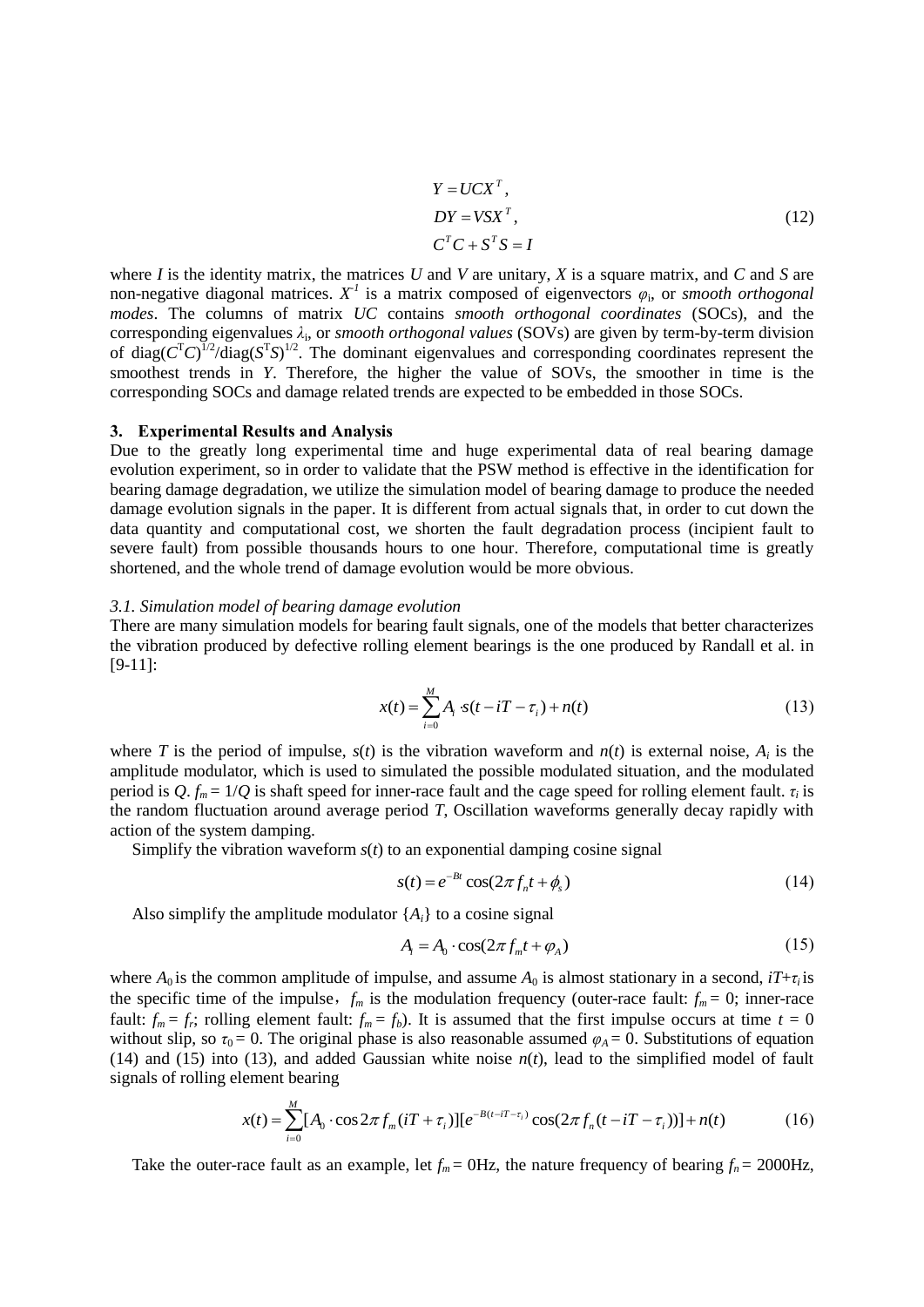the characteristic frequency of outer-race fault  $f<sub>o</sub> = 50$ Hz, so set  $T = 0.02$ s, and substitutions it into equation (16), compute with Matlab software, we could obtain the result shown as figure 1.



Figure 1. Simulated signals of bearing outer-race fault.

to severe stage (failure) in an hour, which expressed as the variation of vibration impulse amplitude. Based on the model above, simulate the process of outer-race fault of bearing from incipient stage Assume *A*<sup>0</sup> increases in power-law-type, shown as figure 2.

consequently get the needed damage evolution simulated signals, which can be shown as figure 3. model (16), respectively. And then take another  $f_s = 200$  Hz to resample the signals obtained above, we Take sample frequency  $f_s = 10$ kHz, and compute every second's simulated vibration signals with



Figure 2. The hypothetic trend of amplitude of bearing damage evolution vibration signals.

#### *3.2. Analysis of simulated signals*

Calculate the damage tracking matrix *Y* of simulated signals with PSW first, and in order to extract the smooth trend, then take the SOD to *Y*, which can obtain the smooth orthogonal values and corresponding smooth orthogonal coordinates. Meanwhile, use average mutual information method and false nearest neighbors method to calculate the time delay  $\tau = 7$ , and embedding dimension  $d = 8$ , respectively. The results of signals analysis depicted in figure 4 and 5, where largest 32 SOVs and the first four dominant SOCs are shown. Results show that object signal has generally smoother trend in the dominant SOC as indicated by the larger corresponding SOV. The signals have one or two modes that are somewhat separate from the rest; The  $SOC<sub>1</sub>$  corresponding to the largest SOV indicate that object signal seem to have a monotonic increasing trend, but  $SOC<sub>1</sub>$  didn't tracked the actual trend very closely. It is smooth to track the trend in the first 40 minutes, whereas, the drastic increasing in last 15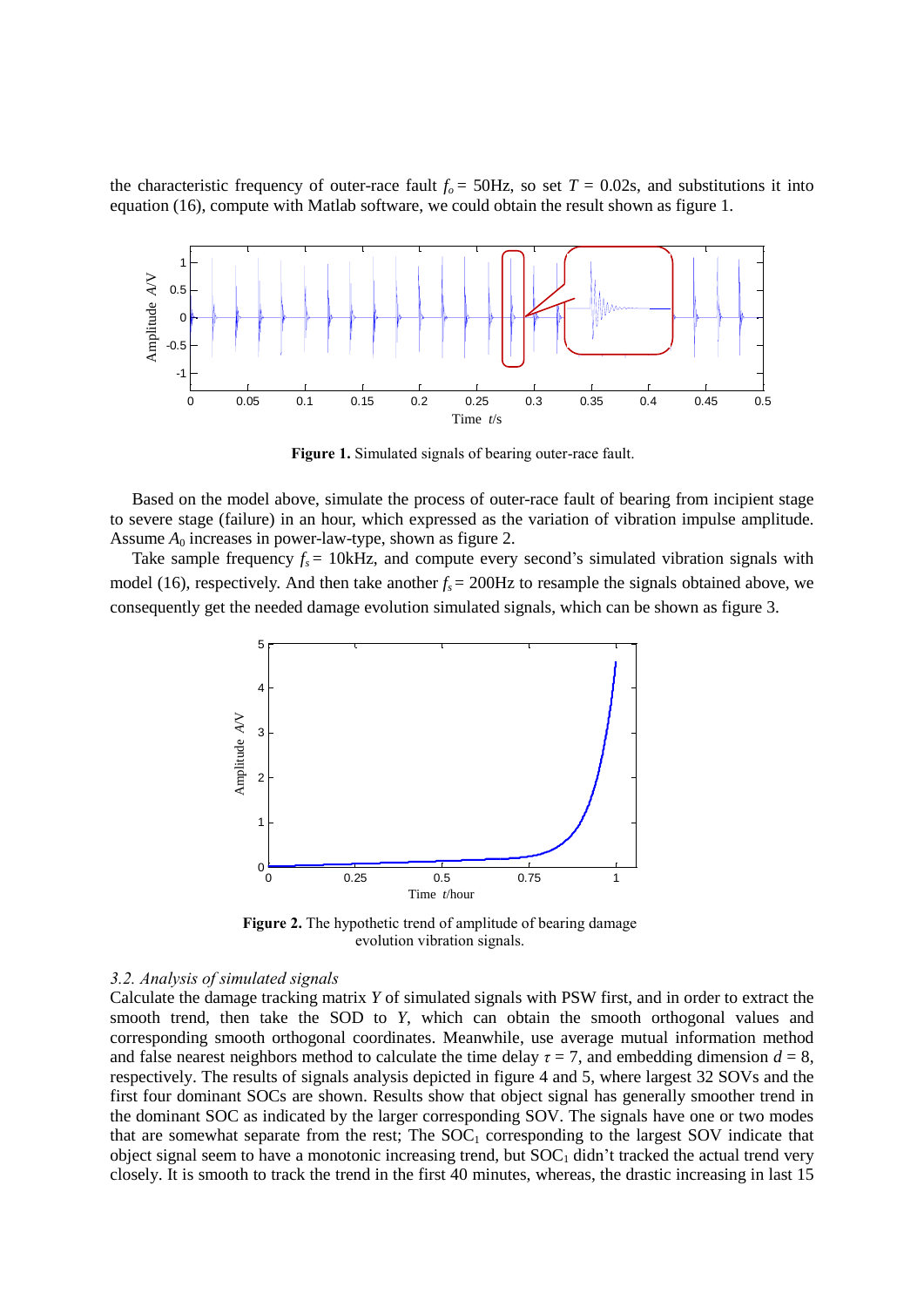minutes didn't captured.



**Figure 3.** Simulated signals of bearing damage evolution (a) without noise (b) with white noise.



**Figure 4.** Largest 32 SOVs.

Therefore, we take first two dominant SOCs to be linearly combined and projected onto amplitude trend of vibration signal to show that information contained in the simulated signals. It is clear that the projected trends track the signals amplitude trend quite well, which can be shown as figure 6.The actual trend is captured by the SOCs.

On the base of damage tracking with PSW method, in addition, we could try to develop a reliable feature for evaluating damage extent, and build the RUL curves for object bearing, achieve RUL assessment of diagnostic object bearing.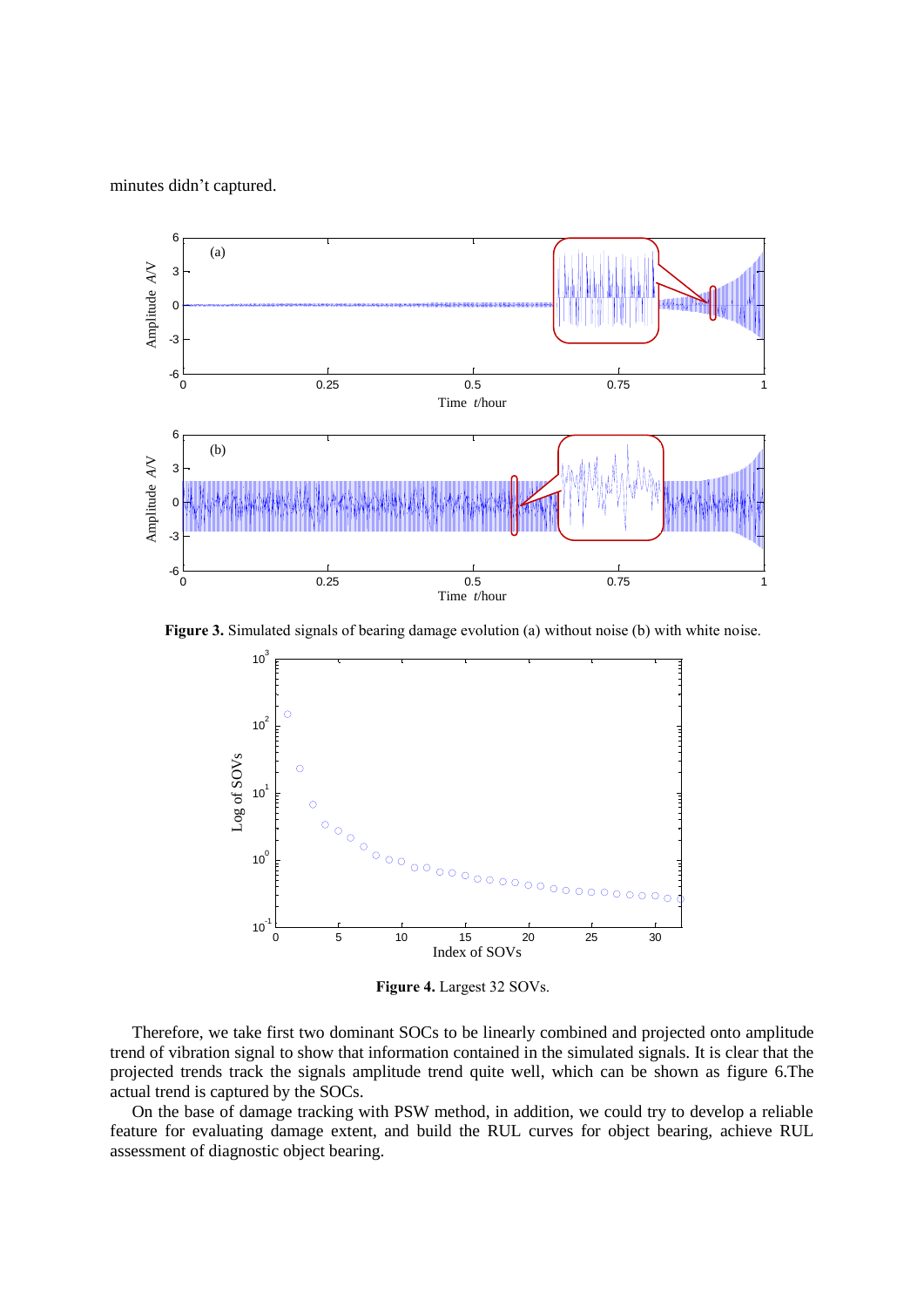

**Figure 5.** Corresponding dominant SOCs to largest four SOVs.



**Figure 6.** Comparison between the trend tracking result (dash line) and actual damage evolution trend (solid line).

## **4. Conclusion**

In this paper, we applied the PSW method to the research of damage evolution tracking of bearing. After the introduction of PSW theory, firstly built the approved simulation model of bearing damage evolution signals, and obtained the simulation data of bearing outer-race damage short time span evolution. Then analyze the simulation data with PSW method, from the results, the trend of vibration signals amplitude is closely tracked with first two dominant SOCs which are linearly combined and projected onto original trend. It validates the feasibility of PSW in the research on bearing damage evolution tracking, and we could see its potential using in remaining useful life assessment of other rotating components, such as shaft, gear etc..